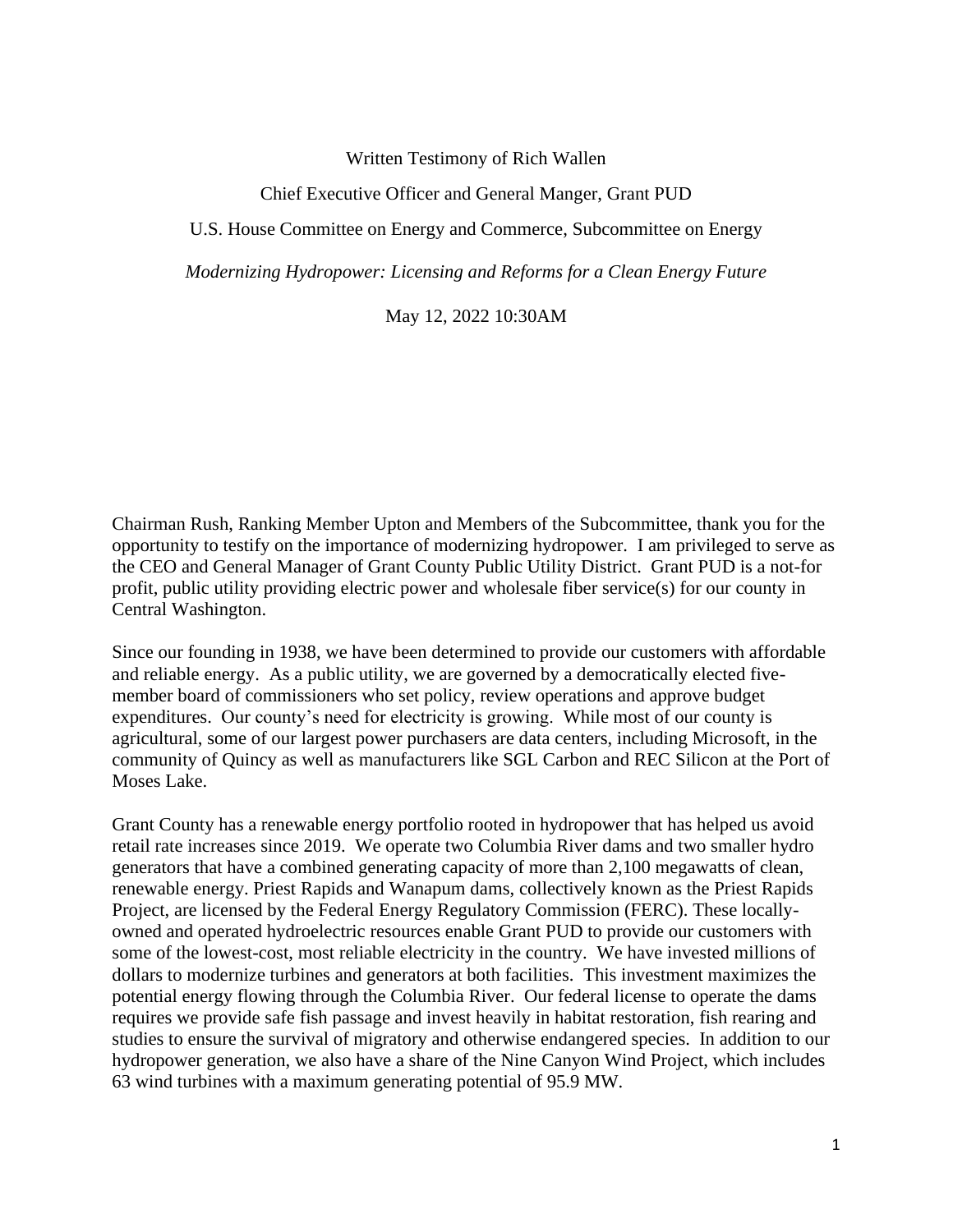Since Grant's inception, it has been a recipient of "preference" power. The 1937 Bonneville Power Act established the Bonneville Power Administration (BPA) to market the power produced at the federal dams. It also included a "preference clause" which gives "preference and priority in the use of electric energy to public bodies and cooperatives." This means that consumer-owned utilities, including Grant PUD, have first right to the low-cost federal power produced at federal dams along the Columbia River – and pay all of the costs associated with generating and transmitting that electricity. The projects of the Federal Columbia River Power System are not FERC licensed because they are owned and operated by the federal government; however, policies that impact one set of hydropower generation tend to impact the other.

Under the State of Washington's Clean Energy Transformation Act (CETA), utilities must prepare and make public a clean energy implementation plan with its own targets for energy efficiency and renewable energy. Grant PUD's 2020 Integrated Resource Plan (IRP) shows our county's demand for electricity outgrowing the planning margins of our generation by 2026, especially at times of peak demand, this IRP process is currently underway for 2022 as per Washington statute and will likely draw the same conclusions based on our large customer queue.

This further demonstrates the importance of hydropower generation and the need for effective and efficient permitting. In 1999 Grant PUD formally asked FERC for permission to use the Alternative Licensing Process (ALP), but the Joint Fisheries Project (JFP) objected and the request was denied by FERC. Grant PUD then started into the Traditional Licensing Process (TLP). Our experience in the TLP resulted in less collaboration as comments were submitted back and forth through FERC versus collaborative front-end stakeholder engagement.

Grant PUD received its final license renewal on April 17, 2008 after operating under annual licenses pending the disposition of its new license application. The renewal allows for 44 years of continued operation of the project. Total estimated fish and wildlife costs over the license term are projected at \$1.02B. This does not include additional investments made for turbine upgrades conducted at both Priest Rapids and Wanapum dams related to fish survival improvements. From our experience with our FERC-licensed dams, the process was frustratingly bureaucratic, with timely and expensive delays that create too much uncertainty for our members. Grant PUD is a proud supporter of H.R. 1588, the Hydropower Clean Energy Future Act. We could have benefited from legislation like this during our license renewal process in 2005 and commend Leader Cathy McMorris Rodgers for her consistent leadership on hydropower issues.

Hydropower is the single largest electricity source for our region. As a member of the National Hydropower Association, Grant PUD is closely following the development of the so-called "Uncommon Dialogue. " There are many components of the effort that would be beneficial to Grant, there are elements we are still reviewing, and there are elements that give us pause. One of those elements that gives us pause is the focus on dam removal, with dam removal being one of the three pillars of the legislation.

Dam removal in the Northwest has been a serious point of contention for several years, plagued with litigation. The recently completed Columbia River System Operation (CRSO)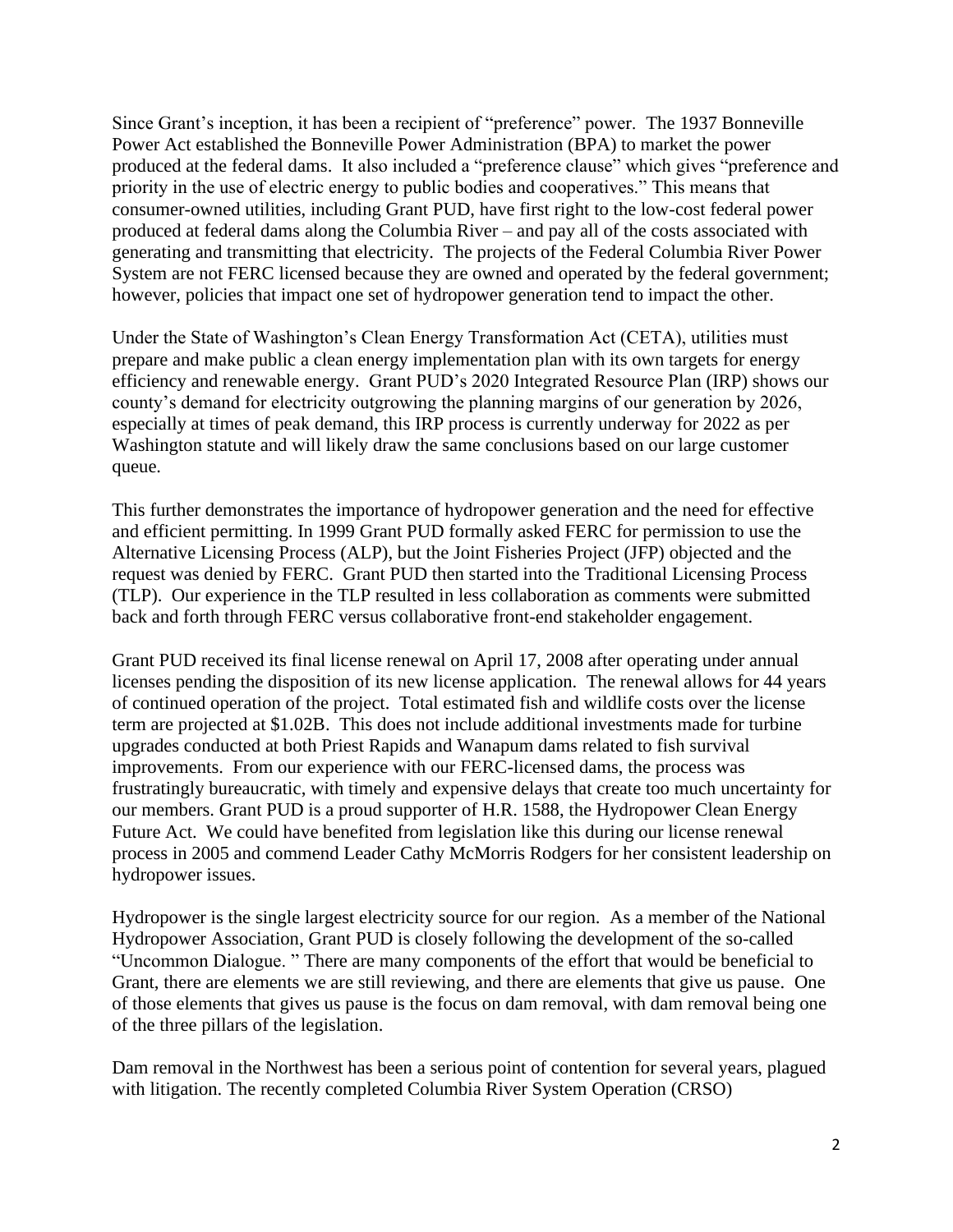Environmental Impact Statement (EIS) studied the environmental, biological, power supply and socioeconomic impacts of the entire Federal Columbia Rivers System Operations. One of the proposed alternatives was breeching the Lower Snake River Dams (LSRDs). The conclusion of the study was that the dams play a vital role in the Northwest power system and that their continued operation does not inhibit the existence of endangered or threatened salmon species. While we recognize some of the removal efforts contemplated under the "Uncommon Dialogue" are for non-powered dams, the continued focus on the removal of the powergenerating and commerce-strengthening Lower Snake River Dams from organizations associated with leadership roles within the uncommon dialogue is very concerning.

As a conscientious consumer-owned utility, we take environmental stewardship seriously. The protection of ecosystems and imperiled species are of utmost importance to the communities we serve. About a quarter to a third of the dollars billed to BPA customers fund fish and wildlife programs. Combined with our preference brethren, BPA ratepayers have invested more in Endangered Species Act mitigation efforts than any other region, spending more than \$750 million per year in recovery efforts. Since 2000, nearly \$2 billion have been invested in the Lower Snake Rivers Dams to enhance salmon survival. These upgrades were built to facilitate fish passage and actually achieve spring juvenile survival at 96% and summer migrating fish survival at 93%, meeting or exceeding performance standards. Nonetheless, some stakeholders push for removal of the Lower Snake River Dams even though fish in neighboring undammed rivers are experiencing similar stress and the fact that only three of the listed species even migrate up the Snake. Peer reviewed academic studies have shown that the similar undammed rivers like the Peace River in British Columbia produce similar survival results for fish. This push for dam removal is not about fish recovery or science.

The four LSRDs are also a critically vital component of BPA's low cost, carbon-free power supply. To remove the dams would result in massive rate increase to regional supply costs, increase in carbon emission, impacts on other critical areas of the economy and increased risks of blackouts. The four dams produce about 1,000 aMW each year and account for about one quarter of BPA's total reserve-holding capacity for the year. Replacement carbon-free resources are not available and cannot be easily or cheaply secured.

Experts anticipate the Northwest will need to build 100 GW or more of new nameplate wind/solar + batteries by 2045 to meet Oregon and Washington state's grid decarbonization laws.<sup>1</sup> The region currently only has 64 GW of capacity. The huge buildout is required because we are replacing 24x7 fossil-fueled resources with intermittent energy resources, like wind and solar. That means "over-building" wind and solar to the point where there is always enough generation on-line to provide power to people who need it. Under this future, the LSRD will grow in importance, because they can act as giant, clean energy batteries, helping fill in the gaps for wind and solar. Losing the LSRD means losing their capabilities and likely extending the operation of coal or natural gas generation.

<sup>1</sup> [https://www.ethree.com/wp-content/uploads/2018/06/Public-Generating-Pool\\_2018-Pacific-NW-Scenarios-and-](https://www.ethree.com/wp-content/uploads/2018/06/Public-Generating-Pool_2018-Pacific-NW-Scenarios-and-Sensitivities_Final-Report.pdf)[Sensitivities\\_Final-Report.pdf](https://www.ethree.com/wp-content/uploads/2018/06/Public-Generating-Pool_2018-Pacific-NW-Scenarios-and-Sensitivities_Final-Report.pdf)

<https://www.ethree.com/wp-content/uploads/2019/12/E3-PNW-Capacity-Need-FINAL-Dec-2019.pdf>